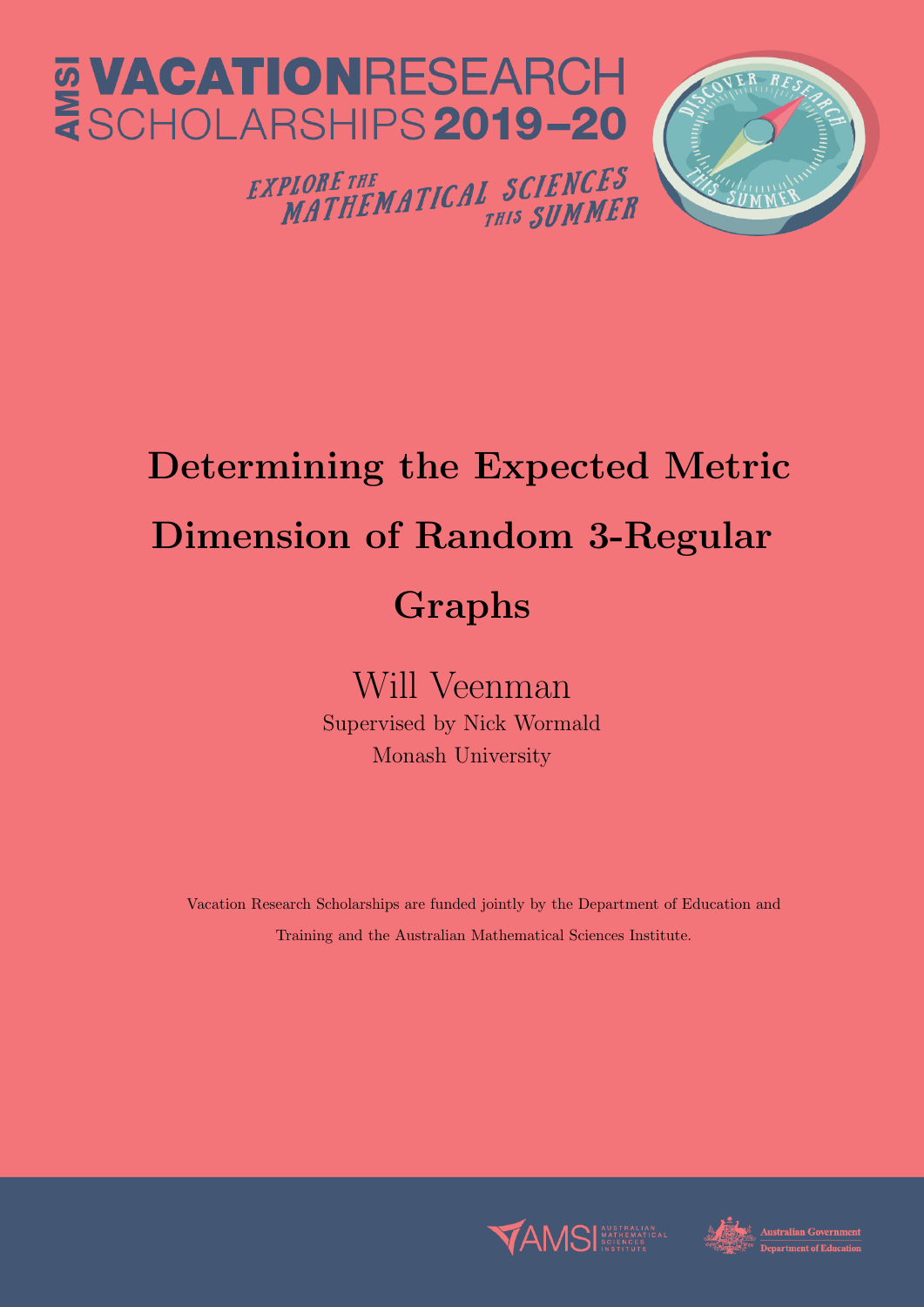### 1 Abstract

The metric dimension of a connected graph G is defined the minimum cardinality of a subset  $S \subset V(G)$ such that all vertices in  $G$  are uniquely determined by their distances to vertices in  $S$ . Formally, for an ordered subset  $S = \{v_1, \ldots, v_n\}$ , with  $v_i \in V(G)$  distinct for all  $i \in [n]$ , the representation of any vertex  $v \in V(G)$  with respect to S is defined as  $r(v|S) = (d(v, v_1), \ldots, d(v, v_n))$ . The set S is then a locating set of G if every vertex in  $V(G)$  has a unique representation with respect to S. We present the groundwork for establishing an upper bound on the metric dimension of a connected 3-regular graph. This is approached by probabilistic methods, specifically, this paper sets out to bound the number of vertices in an arbitrary 3-regular graph that failed to distinguish two arbitrary vertices with respect to the metric dimension, hence establishing an upper bound for the metric dimension.

### 2 Introduction

The notation of the metric dimension of a connected graph was first defined by Blumenthal in his monograph [Blumenthal, L. M. (1953)] then reintroduced independently by Slater in 1975 [Slater, P. J. (1975)] then Harary and Melter in 1976 [Melter, R., & Harary, F. (1976)]. Since, only moderate progress has been made towards understanding the typical metric dimension of a graph.

The metric dimension is a property of connected graphs that describes the minimum number of vertices required to uniquely label each vertex of the graph by their distances to the selected vertices. The metric dimension of a connected graph is moderately understood with strong upper bounds on the metric dimension. In this paper, we make progress towards determining an upper bound on the metric dimension of a connected 3-regular graph by probabilistic methods.

### 3 Statement of Authorship

The workload was divided as follows:

- Will Veenman developed theory for the project, produced the mathematical results and wrote the report.
- Nick Wormald developed theory for the project, supervised the work and proofread the report.

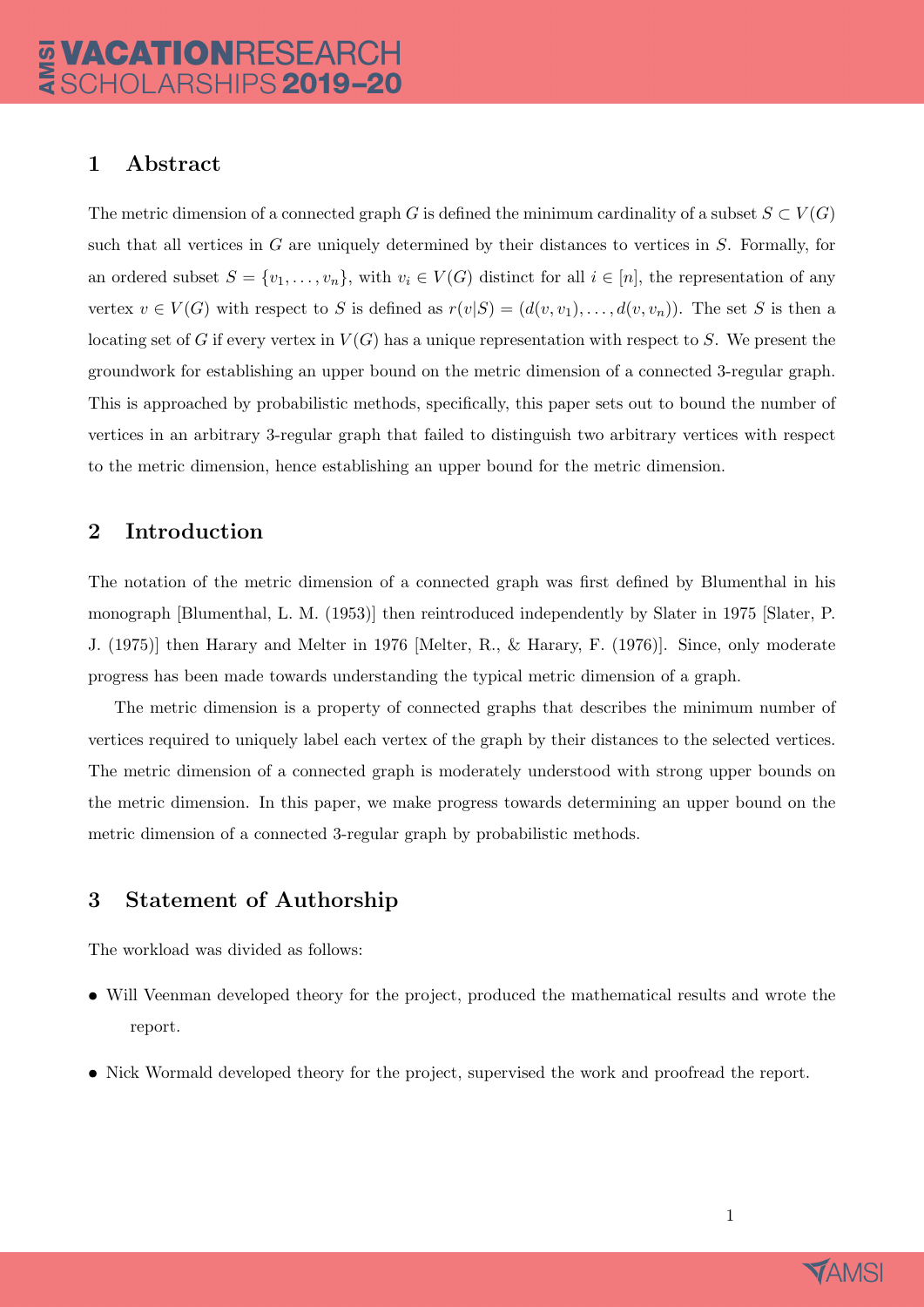### 4 Uniform Model for Random Regular Graphs

First stated explicitly by Bollobas [Bollobás, B. (1979)], the pairing model is a uniformly random model for regular graphs. For an r-graph G with n vertices, we can model this graph G as a perfect pairing P of rn objects, which we will denote as "points" for clarity, with points partitioned into  $n$  cells of  $r$ points each. These cells correspond to vertices in G and points in each cell correspond to individual places for "incoming" edges to the corresponding vertex. By this, each pairing P corresponds to a pseudograph (multigraph with loops permitted).

For our purposes, we need to generate simple graphs (no loops or multiple edges) uniformly at random (u.a.r.), which can be done by choosing a pairing  $P$  u.a.r and rejecting the result if it has loops or multiple edges. We can donate the uniform probability space of pairings by  $\mathcal{P}_{n,d}$ . Pairings can be selected u.a.r by many methods but for our purposes, we will choose the points in pairs sequentially. This method will select pairings u.a.r. as long as the second point in every pair is chosen u.a.r., regardless of how the first pair in every pair is selected. This principal is essential for many of the results we obtain, hence we donate it as the independence property of the pairing model.

#### 5 Motivation for Studying  $S_i$  Sets

Upon observing 3-regular graphs, we found it useful to define  $S_i^v$  :  $\{u \in V(G) : d(u, v) = i\}$  and for two different arbitrary  $u, v \in G$ , find where these  $S_i$  sets intersect. We define  $C = C(u, v)$  as the union of  $S_i^u \cap S_i^v$  over all i. We note that any vertex in C would be unable to distinguish  $u, v$ , meaning that a locating set could not be contained within  $C$ . This motivates estimating the size of  $C$ , for which we need to study  $S_i$ .

### $6 S_i^v$  Sets Developing From a Single Vertex

We consider a 3-regular graph  $G$  selected u.a.r. by a corresponding pairing  $P_G$  selected u.a.r. We "discover" G by considering an arbitrary vertex  $v \in V(G)$  and finding subsequent  $S_i^v$  defined as  $S_i^v: \{u \in V(G) : d(u, v) = i\}$ . In our pairing model,  $S_1^v$  is determined by pairing each of the points in the cell corresponding to v. Then,  $S_{i+1}^v$  is generated from  $S_i^v$  by pairing the unpaired points of cells corresponding to vertices in  $S_i^v$ . The vertices, not already in a prior  $S_i^v$  set, with corresponding points that are paired up with points from  $S_i^v$  form  $S_{i+1}^v$ .

We define the following, let  $T_i$  be the set of unpaired (or "free") points in cells corresponding to vertices in  $S_i^v$  at stage i, that is, after all edges between  $S_{i-1}^v$  and  $S_i^v$  have been determined but prior

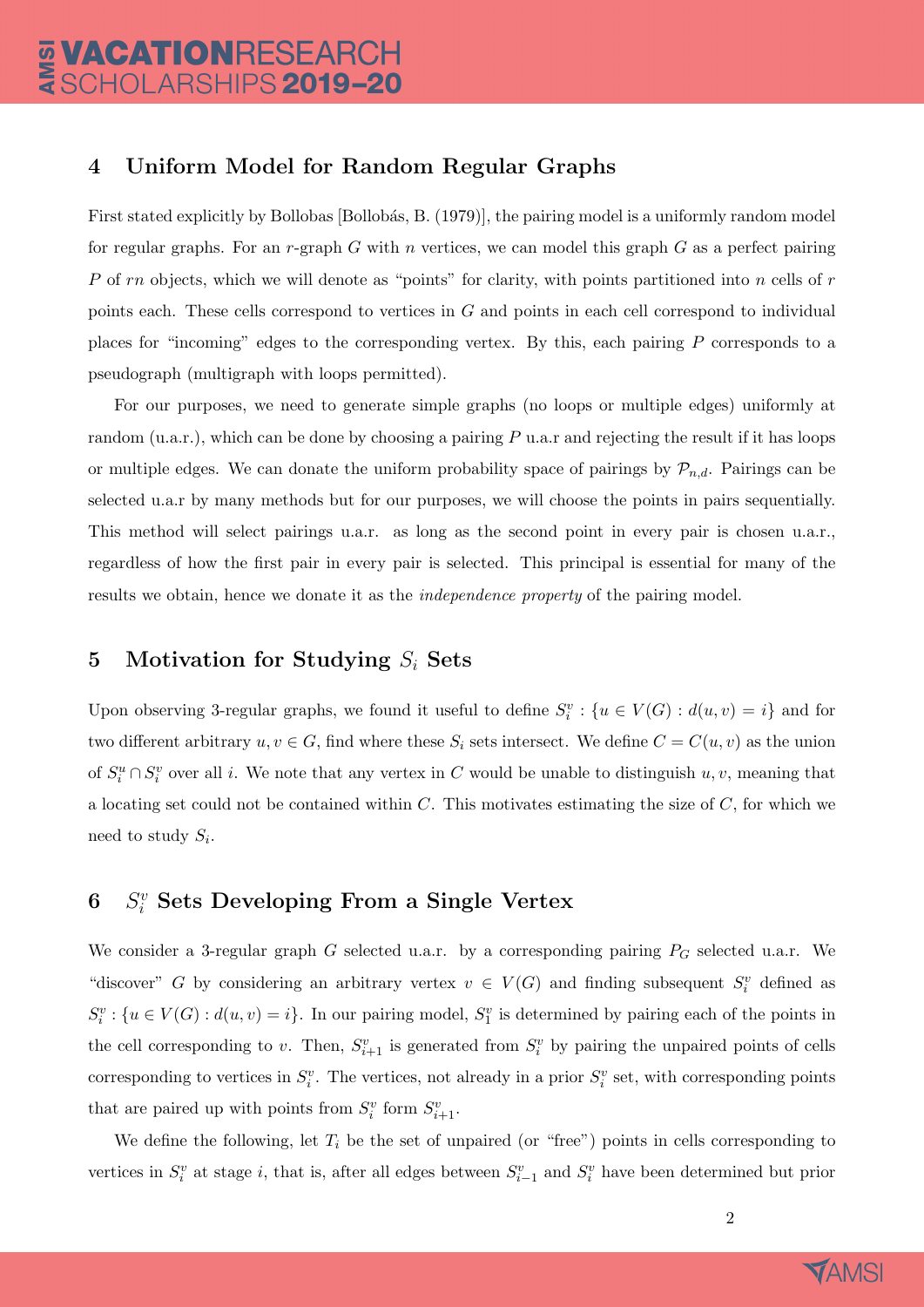to any pairs between  $S_i^v$  and  $S_{i+1}^v$  being made. Let  $R_i$  be the set of all free points at stage *i*. We note that when we pair points corresponding to vertices from  $S_{i-1}^v$  into  $R_{i-1}$  forming  $S_i^v$ , vertices in  $S_i^v$ may have only a single edge emanating from  $S_{i-1}^v$  but may also be receiving two or three edges from different vertices in  $S_{i-1}^v$ . For  $k = 0, 1, 2, 3$ , Let  $H_i^{(k)}$  $i^{(k)}$  be the set of vertices with corresponding points in  $R_{i-1}/T_{i-1}$  that have k edges leading from  $S_{i-1}^v$ . We then also define  $s_i := |S_i^v|$ ,  $t_i := |T_i|$ ,  $r_i := |R_i|$ and  $h_i^{(k)}$  $\binom(k)}{i} := |H_i^{(k)}|$  $\binom{\kappa}{i}$ .

We note that each vertex in  $H_i^{(1)}$  $s_i^{(1)}$  contributes two free points to the vertices in  $S_i^v$ . Likewise, each vertex in  $H_i^{(2)}$  $i^{(2)}$  contributes one free point and  $H_i^{(3)}$  $i^{(0)}$  contributes none, hence

$$
t_i = 2h_i^{(1)} + h_i^{(2)}
$$

We note that the vertices that form  $S_i^v$  are those that have at least one edge leading back into  $S_{i-1}^v$ , then

$$
s_i = h_i^{(1)} + h_i^{(2)} + h_i^{(3)}
$$

Lastly, we can see from inspection that

$$
r_{i+1} = r_i + t_{i+1} - t_i - 3s_{i+1}
$$

Thus we have the equations

$$
t_i = 2h_i^{(1)} + h_i^{(2)}
$$

$$
s_i = h_i^{(1)} + h_i^{(2)} + h_i^{(3)}
$$

$$
r_{i+1} = r_i + t_{i+1} - t_i - 3s_{i+1}
$$

Considering  $h_{i+1}^{(k)}$ , we can, instead of pairing up points from  $T_i$ , we can pair up points from  $R_i/T_i$ and consider how many "hit"  $T_i$  and how many times. We first note that there are  $\frac{r_i-t_i}{3}$  total vertices free to form  $S_{i+1}^v$  in  $R_i/T_i$  at stage i. The probability that a particular vertex joins into  $S_i^v$  exactly k times is a product of the probabilities that a given paired up point of a vertex "hits"  $T_i$  vs. it not hitting  $T_i$ , as expressed by

$$
\frac{\left(\prod_{n=0}^{k} t_i + 1 - n\right) \left(\prod_{m=0}^{3-k} r_i - t_i - m\right)}{\prod_{l=1}^{3} (r_i - l)}
$$

Taking into account the number of different ways these probabilities can be achieved as a binomial and recalling that we are testing a total of  $\frac{r_i-t_i}{3}$  free vertices, we have that the expected value for  $h_{i+1}^{(k)}$  $i+1$ is

$$
\mathbb{E}\left(h_{i+1}^{(k)}\right) = \frac{\left(\frac{r_i - t_i}{3}\right)}{(t_i + 1)(r_i - t_i)} \binom{3}{k} \frac{\left(\prod_{n=0}^{k} t_i + 1 - n\right)\left(\prod_{m=0}^{3-k} r_i - t_i - m\right)}{\prod_{l=1}^{3} (r_i - l)}
$$

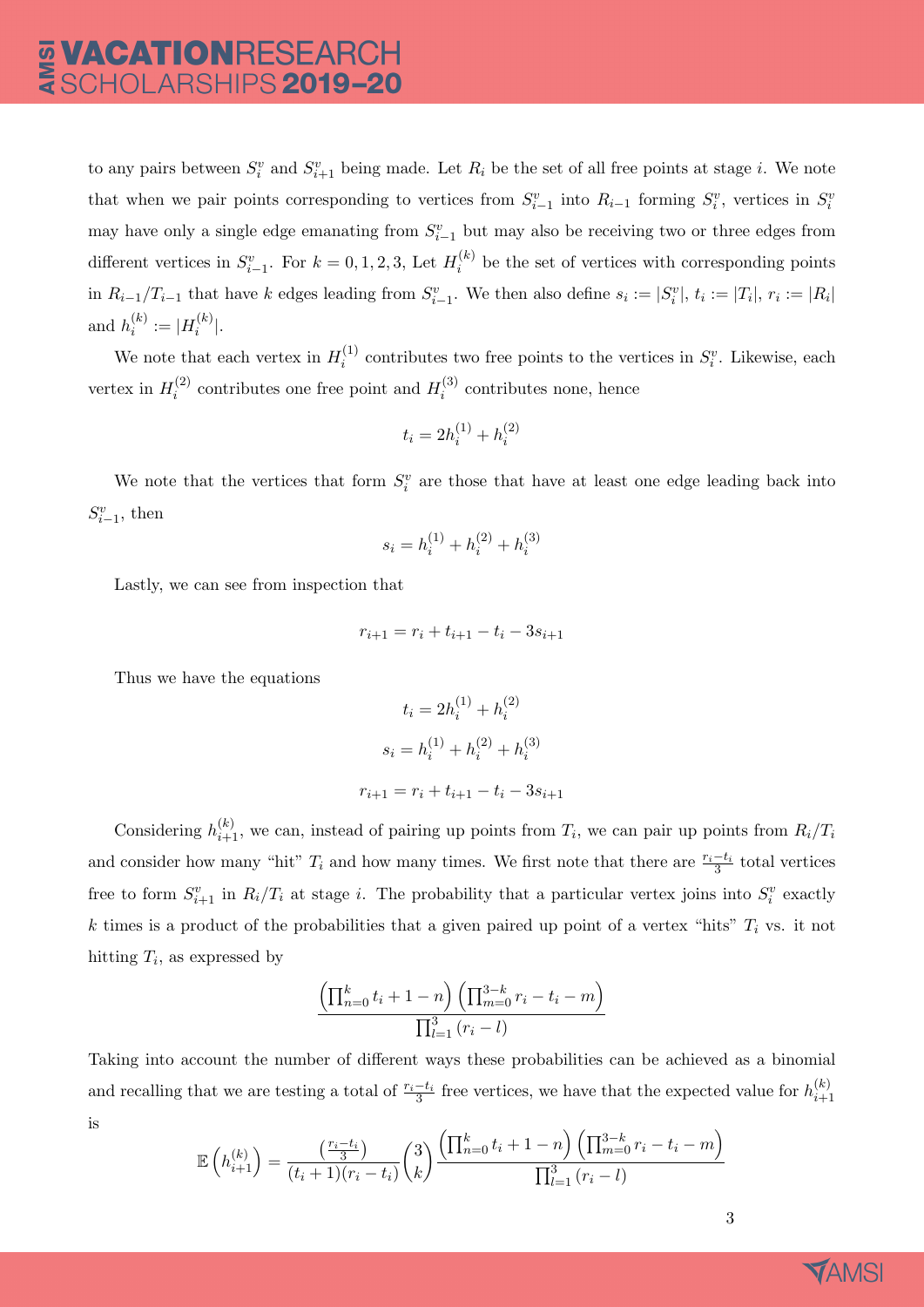# E VACATIONRESEARCH

Then,

$$
\frac{\binom{r_i - t_i}{3}}{(t_i + 1)(r_i - t_i)} \binom{3}{k} \frac{\left(\prod_{n=0}^{k} t_i + 1 - n\right) \left(\prod_{m=0}^{3-k} r_i - t_i - m\right)}{\prod_{l=1}^{3} (r_i - l)}
$$
\n
$$
= \frac{1}{3(t_i + 1)} \binom{3}{k} \frac{\left(\prod_{n=0}^{k} t_i + 1 - n\right) \left(\prod_{m=0}^{3-k} r_i - t_i - m\right)}{\prod_{l=1}^{3} (r_i - l)}
$$

We note that

$$
\frac{1}{\prod_{l=1}^{3} (r_i - l)} = \frac{1}{r_i^3 + O(r_i^2)} = \frac{1}{r_i^3} \left( \frac{1}{1 + O(\frac{1}{r_i})} \right) = \frac{1}{r_i^3} \left( 1 + O\left(\frac{1}{r_i}\right) \right)
$$

Likewise

$$
\frac{1}{t_i+1} = \frac{1}{t_i} + O\left(\frac{1}{t_i^2}\right) = \frac{1}{t_i} \left(1 + O\left(\frac{1}{t_i}\right)\right)
$$

So we can simplify our expression to

$$
h_k^{i+1} = \frac{1}{3r_i^3 t_i} \binom{3}{k} \left( \prod_{n=0}^k t_i + 1 - n \right) \left( \prod_{m=0}^{3-k} r_i - t_i - m \right) \left( 1 + O\left(\frac{1}{t_i}\right) + O\left(\frac{1}{r_i}\right) + O\left(\frac{1}{t_i r_i}\right) \right)
$$
  
\n
$$
h_k^{i+1} = \frac{1}{3r_i^3 t_i} \binom{3}{k} \left( \prod_{n=0}^k t_i + 1 - n \right) \left( \prod_{m=0}^{3-k} r_i - t_i - m \right) \left( 1 + O\left(\frac{1}{t_i}\right) \right)
$$
  
\nwe also have

But we also have

$$
\prod_{n=0}^{k} t_i - 1 - n = t_i^{k+1} + O(t_i^k)
$$

And

$$
\prod_{m=0}^{3-k} r_i - t_i - m = (r_i - t_i)^{4-k} + O((r_i - t_i)^{3-k})
$$

Hence

$$
h_k^{i+1} = \frac{1}{3r_i^3 t_i} {3 \choose k} \left( t_i^{k+1} + O(t_i^k) \right) \left( (r_i - t_i)^{4-k} + O((r_i - t_i)^{3-k}) \right) \left( 1 + O\left(\frac{1}{t_i}\right) \right)
$$
  
= 
$$
\frac{1}{3r_i^3} {3 \choose k} \left( t_i^k + O(t_i^{k-1}) \right) \left( (r_i - t_i)^{4-k} + O((r_i - t_i)^{3-k}) \right) \left( 1 + O\left(\frac{1}{t_i}\right) \right)
$$

We note that since  $T_i \subseteq R_i$ , we  $r_i \geq t_i$ , we have

$$
\left(t_i^k + O(t_i^{k-1})\right) \left( (r_i - t_i)^{4-k} + O(r_i^{3-k}) \right) = t_i^k (r_i - t_i)^{4-k} + O(r_i^3)
$$

So,

$$
h_k^{i+1} = \frac{1}{3r_i^3} {3 \choose k} \left( t_i^k (r_i - t_i)^{4-k} + O(r_i^3) \right) \left( 1 + O\left(\frac{1}{t_i}\right) \right)
$$
  
= 
$$
\frac{1}{3r_i^3} {3 \choose k} \left( t_i^k (r_i - t_i)^{4-k} + O(r_i^3) \right)
$$

4

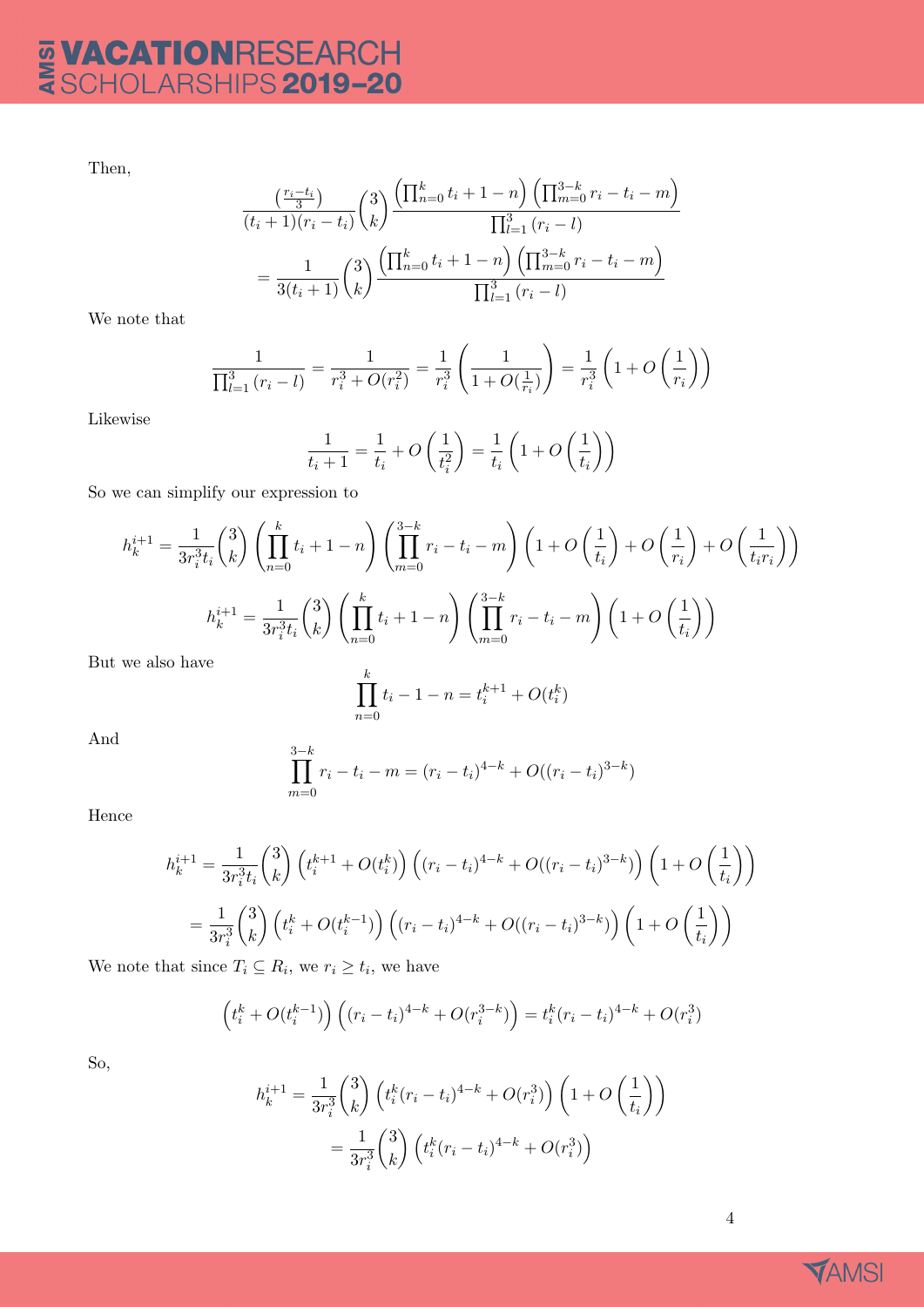## E VACATIONRESEARCH

We assume that  $t_i \ll r_i$ , hence

$$
h_k^{i+1} = \frac{1}{3r_i^3} \binom{3}{k} \left( t_i^k (r_i)^{4-k} + O(r_i^3) \right)
$$

Then, for  $k = 1$ 

$$
h_1^{i+1} = \frac{1}{3r_i^3} {3 \choose 1} (t_i^1(r_i)^3 + O(r_i^3))
$$
  
= t<sub>i</sub> + O(1)

For  $k = 2$ 

$$
h_2^{i+1} = \frac{1}{3r_i^3} {3 \choose 2} (t_i^2(r_i)^2 + O(r_i^3))
$$
  
=  $t_i^2 r_i^{-1} + O(1)$ 

For  $k = 3$ 

$$
h_k^{i+1} = \frac{1}{3r_i^3} {3 \choose 3} (t_i^3(r_i)^1 + O(r_i^3))
$$
  
=  $\frac{1}{3}t_i^3r_i^{-2} + O(1)$ 

Hence,

$$
t_{i+1} = 2h_1^{i+1} + h_2^{i+1} = 2t_i + t_i^2 r_i^{-1} + O(1)
$$
  
\n
$$
s_{i+1} = h_1^{i+1} + h_2^{i+1} + h_3^{i+1} = t_i + t_i^2 r_i^{-1} + \frac{1}{3} t_i^3 r_i^{-2} + O(1)
$$
  
\n
$$
r_{i+1} = r_i + t_{i+1} - t_i - 3s_{i+1} = r_i + (2t_i + t_i^2 r_i^{-1}) - t_i - 3t_i - 3t_i^2 r_i^{-1} - t_i^3 r_i^{-2} + O(1)
$$
  
\n
$$
= r_i - 2t_i - 2t_i^2 r_i^{-1} - t_i^3 r_i^{-2} + O(1)
$$

We take  $s_i = a_i n$ ,  $r_i = d_i n$  and  $t_i = e_i n$ . Beginning with

$$
h_k^{i+1} = \frac{1}{3r_i^3} \binom{3}{k} \left( t_i^k (r_i - t_i)^{4-k} + O(r_i^3) \right)
$$

Which becomes

$$
h_k^{i+1} = \frac{1}{3(d_i n)^3} {3 \choose k} ((e_i n)^k (d_i n - e_i n)^{4-k} + O(n^3))
$$
  
= 
$$
\frac{1}{3(d_i)^3} {3 \choose k} ((e_i)^k (d_i - e_i)^{4-k} n + O(1))
$$

Then,

$$
h_1^{i+1} = \frac{1}{3(d_i)^3} {3 \choose 1} ((e_i)^1 (d_i - e_i)^3 n + O(1)) = \frac{e_i (d_i - e_i)^3}{d_i^3} n + O(1)
$$
  
\n
$$
h_2^{i+1} = \frac{1}{3(d_i)^3} {3 \choose 2} ((e_i)^2 (d_i - e_i)^2 n + O(1)) = \frac{e_i^2 (d_i - e_i)^2}{d_i^3} n + O(1)
$$
  
\n
$$
h_3^{i+1} = \frac{1}{3(d_i)^3} {3 \choose 3} ((e_i)^3 (d_i - e_i)^1 n + O(1)) = \frac{e_i^3 (d_i - e_i)}{3d_i^3} n + O(1)
$$

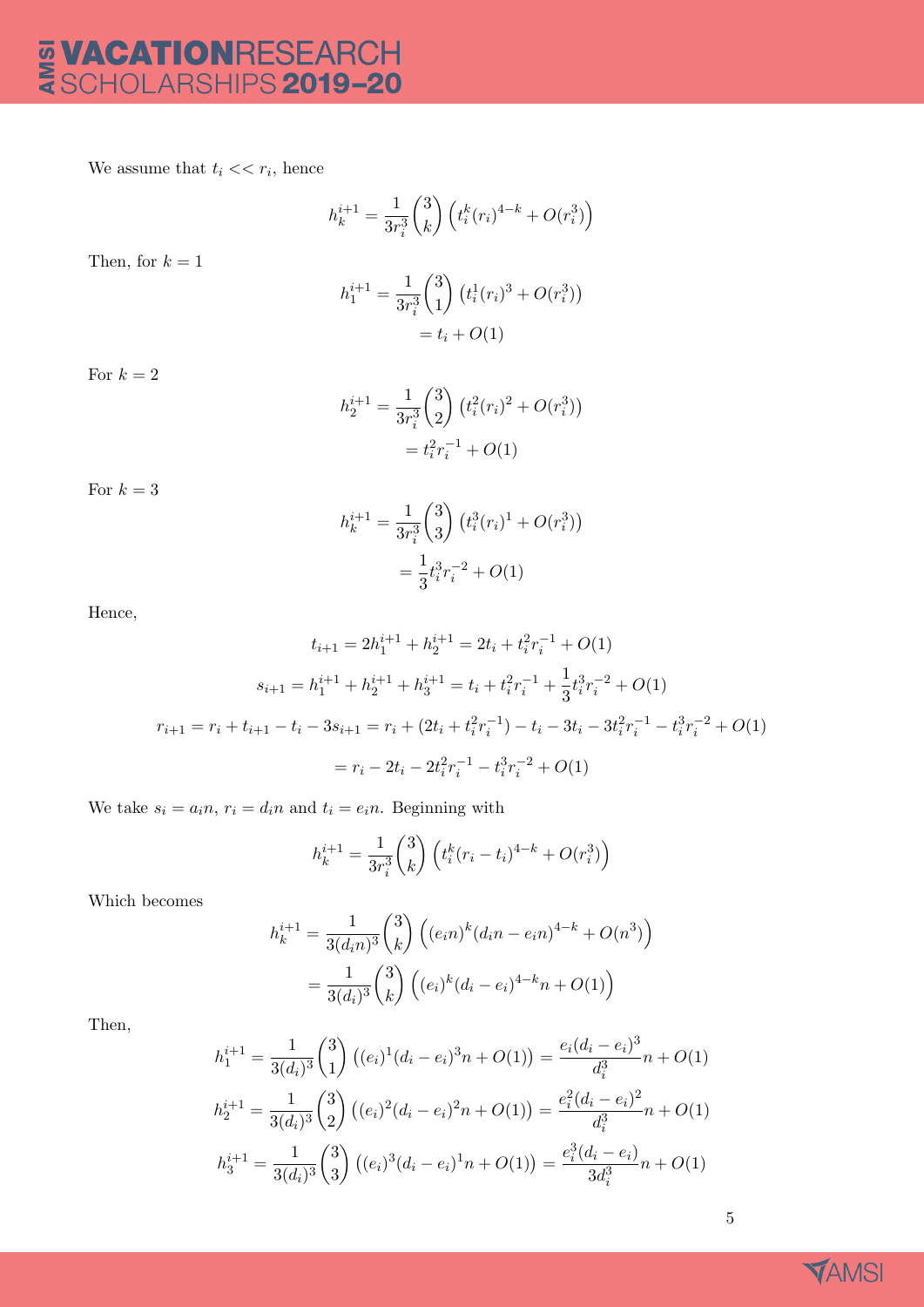# E VACATIONRESEARCH

Then

$$
e_{i+1}n = t_{i+1} = 2h_1^{i+1} + h_2^{i+1} = 2\frac{e_i(d_i - e_i)^3}{d_i^3}n + \frac{e_i^2(d_i - e_i)^2}{d_i^3}n + O(1)
$$
  
\n
$$
= \left(-\frac{e_i^4}{d_i^3} + \frac{4e_i^3}{d_i^2} - \frac{5e_i^2}{d_i} + 2e_i\right)n + O(1) = e_i\left(-\left(\frac{e_i}{d_i}\right)^3 + 4\left(\frac{e_i}{d_i}\right)^2 - 5\left(\frac{e_i}{d_i}\right) + 2\right)n + O(1)
$$
  
\n
$$
a_{i+1}n = s_{i+1} = h_1^{i+1} + h_2^{i+1} + h_3^{i+1} = \frac{e_i(d_i - e_i)^3}{d_i^3}n + \frac{e_i^2(d_i - e_i)^2}{d_i^3}n + \frac{e_i^3(d_i - e_i)}{3d_i^3}n + O(1)
$$
  
\n
$$
= \left(-\frac{e_i^4}{3d_i^3} + \frac{4e_i^3}{3d_i^2} - \frac{2e_i^2}{d_i} + e_i\right)n + O(1) = e_i\left(-\left(\frac{e_i}{d_i}\right)^3 + 2\left(\frac{e_i}{d_i}\right)^2 - 2\left(\frac{e_i}{d_i}\right) + 1\right)n + O(1)
$$
  
\n
$$
d_{i+1}n = r_{i+1} = r_i + t_{i+1} - t_i - 3s_{i+1} = d_i n + 2\frac{e_i(d_i - e_i)^3}{d_i^3}n + \frac{e_i^2(d_i - e_i)^2}{d_i^3}n - e_i n
$$
  
\n
$$
-3\frac{e_i(d_i - e_i)^3}{d_i^3}n - 3\frac{e_i^2(d_i - e_i)^2}{d_i^3}n - \frac{e_i^3(d_i - e_i)}{d_i^3}n + O(1)
$$
  
\n
$$
= d_i n - e_i n - \frac{e_i(d_i - e_i)^3}{d_i^3}n - 2\frac{e_i^2(d_i - e_i)^2}{d_i^3}n - \frac{e_i^3(d_i - e_i)}{d_i^3}n + O(1)
$$
  
\n
$$
= \left(\frac{(d
$$

Or simply

$$
e_{i+1} = e_i \left( -\left(\frac{e_i}{d_i}\right)^3 + 4\left(\frac{e_i}{d_i}\right)^2 - 5\left(\frac{e_i}{d_i}\right) + 2\right) + O\left(\frac{1}{n}\right)
$$

$$
a_{i+1} = e_i \left( -\left(\frac{e_i}{d_i}\right)^3 + 2\left(\frac{e_i}{d_i}\right)^2 - 2\left(\frac{e_i}{d_i}\right) + 1\right) + O\left(\frac{1}{n}\right)
$$

$$
d_{i+1} = \left(\frac{(e_i - d_i)^2}{d_i}\right) + O\left(\frac{1}{n}\right) = e_i \left(\left(\frac{e_i}{d_i}\right) - 2 + \left(\frac{d_i}{e_i}\right)\right) + O\left(\frac{1}{n}\right)
$$

Let  $b_i = \frac{e_i}{d_i}$  $\frac{e_i}{d_i}$ , then

$$
e_{i+1} = e_i \left( -b_i^3 + 4b_i^2 - 5b_i + 2 \right) + O\left(\frac{1}{n}\right) = e_i (2 - b_i)(b_i - 1)^2 + O\left(\frac{1}{n}\right)
$$

$$
a_{i+1} = e_i \left( -b_i^3 + 2b_i^2 - 2b_i + 1 \right) + O\left(\frac{1}{n}\right)
$$

$$
d_{i+1} = e_i \left( b_i - 2 + \frac{1}{b_i} \right) = \frac{e_i}{b_i} (b_i - 1)^2 + O\left(\frac{1}{n}\right)
$$

Then,

$$
b_{i+1} = \frac{e_{i+1}}{d_{i+1}} = \frac{e_i(2 - b_i)(b_i - 1)^2 + O\left(\frac{1}{n}\right)}{\frac{e_i}{b_i}(b_i - 1)^2 + O\left(\frac{1}{n}\right)} = b_i(2 - b_i) + O\left(\frac{1}{n}\right)
$$

This motivates the study of the recursion

 $b_{i+1} \approx b_i(2 - b_i)$ 

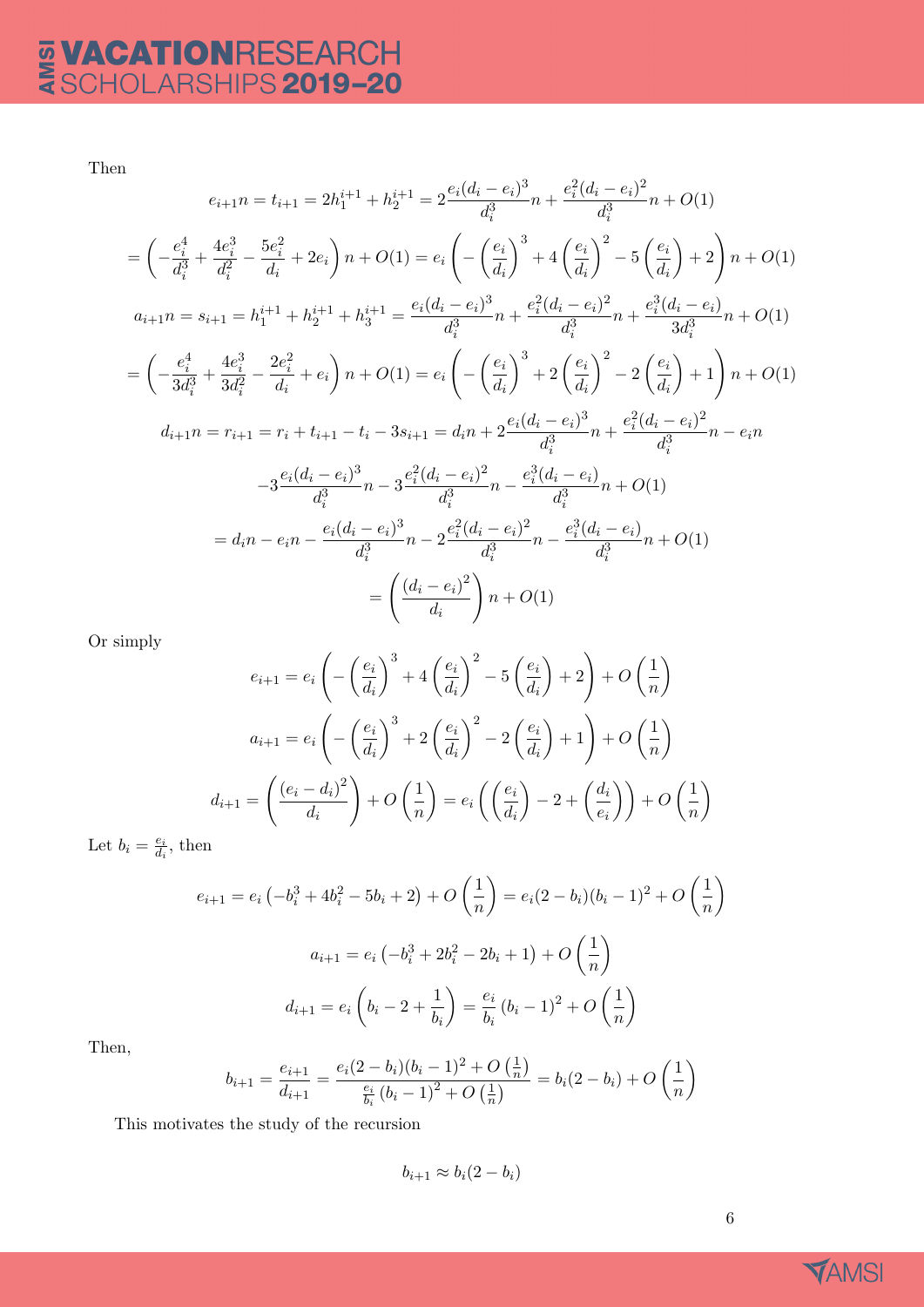in order to understand the evolution of the equations above. Initially,  $b_i$  will begin small for small i and roughly double from  $b_{i-1}$  but soon approaches 1. Once  $b_i \geq 1 - \frac{1}{n}$  $\frac{1}{n}$ , say firstly at  $i = \hat{i}$ , then all free remaining points must also be free points and we have found the last  $S_i^v$  set to be  $S_i^v$ .

Let  $1 - \epsilon$  with  $\epsilon$  small and let  $b_i \approx 1 - \epsilon$ , we then claim that  $b_{i+j} = 1 - \epsilon^{2^j}$  for  $j \ge 1$ . To show this, we note the base case  $j = 1$ 

$$
b_{i+1} = b_i(2 - b_i) = (1 - \epsilon)(1 + \epsilon) = 1 - \epsilon^{2^1}
$$

Then, we do induction on j by assuming  $j = k$  holds for some natural number k and noting,

$$
b_{i+k+1} = b_{i+k}(2 - b_{i+k}) = \left(1 - \epsilon^{2^k}\right)\left(1 + \epsilon^{2^k}\right) = 1 - \left(\epsilon^{2^k}\right)^2 = 1 - \epsilon^{2^{k+1}}
$$

Which completes our induction.

We can also ask, given some  $\epsilon$ , how long will it take before  $b_i \geq 1 - \frac{1}{n}$  $\frac{1}{n}$ ? Well, since  $S_i$  sets when  $b_i \geq 1-\frac{1}{n}$  $\frac{1}{n}$ , we have

$$
b_i = 1 - \epsilon^{2^i} \ge 1 - \frac{1}{n}
$$

$$
\epsilon^{2^i} \le \frac{1}{n}
$$

$$
\log_{\epsilon} \left(\frac{1}{n}\right) = 2^i
$$

$$
\log_2 \left(\log_{\epsilon} \left(\frac{1}{n}\right)\right) = i
$$

So if  $b_i = 1 - \epsilon$  for some *i*, then we expect it will take  $\log_2 (\log_{\epsilon} (\frac{1}{n})$  $(\frac{1}{n})$  more stages before the whole graph is searched.

### $7 S_i^v$  and  $S_i^u$  Sets Developing From Two Vertices

We can extend our prior work of developing  $S_i^v$  sets from a vertex  $v$  to that of simultaneously developing two groups of sets  $S_i^v$  and  $S_i^u$  from two arbitrary vertices  $v, u \in G$ . Letting  $u, v$  be arbitrary vertices in G, we define  $S_i^v$  and  $S_i^v$  in the typical way but we also define the following sets:

Let  $C_i$  be the set of vertices that are distance i from both u and v. That is  $C_i = \{w \in G : d(w, u) =$  $d(w, v)$ . Also define  $c_i := |C_i|$ .

Let  $T_i^u$  be the set of free points in  $S_i^u$  at stage i, likewise, let  $T_i^v$  be the set of free points in  $S_i^v$  at stage *i*, and, let  $T_i^C$  be the set of free points in  $C_i$  at stage *i*. Let  $T_i$  be the set of all free points at stage i in  $S_i^u \cup S_i^v \cup C_i$ . Note that  $T_i^u$  is expected to have the same size as  $T_i^v$ , so define  $t_i^S := |T_i^u| \approx |T_i^v|$ and  $t_i^C := |T_i^C|$ . Also let  $T_i = T_i^u \cup T_i^v \cup T_i^C$ , then  $t_i = |T_i|$ .

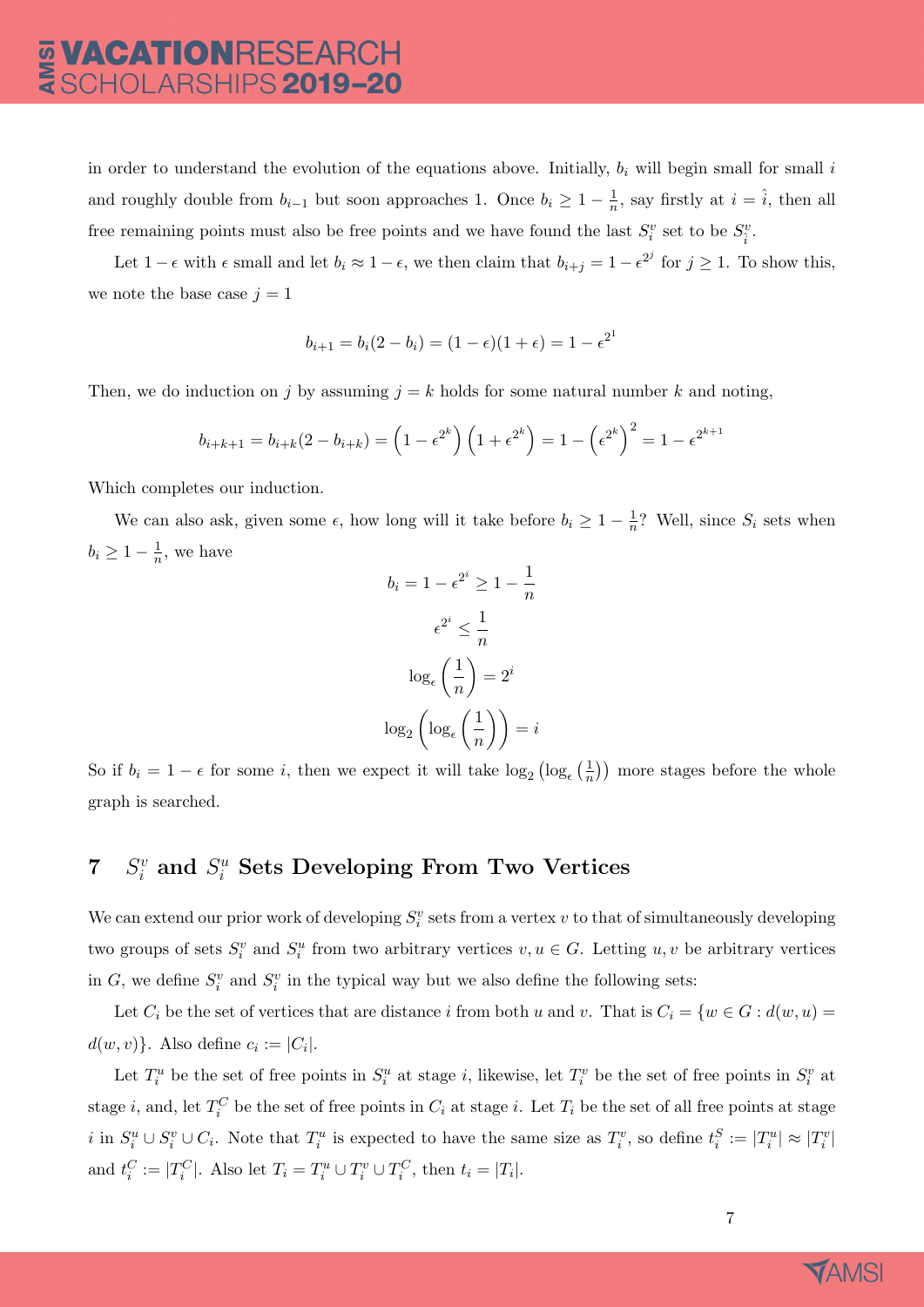Let  $R_i$  is the set of unpaired points at stage *i*.

Let  $H_i^{(u,k)}$  $i^{(u,\kappa)}$  to be the subset of vertices in  $S_i$  at stage i that join exactly k times to points in only  $T_{i-1}^u$ , likewise, let  $H_i^{(v,k)}$  $i^{(v,\kappa)}$  to be the subset of vertices in  $S_i$  at stage i that join exactly k times to points in only  $T_{i-1}^v$  and let  $H_i^{(C,k)}$  $i_i^{(C,\kappa)}$  be the subset of vertices in  $C_i$  at stage i that join exactly k times to points in  $T_{i-1}^u \cup T_{i-1}^v \cup T_{i-1}^C$  with at least one join into  $T_{i-1}^C$  or at least one join into each of  $T_{i-1}^u$  and  $T_{i-1}^v$ . Also let  $H_i^k = H_i^{(u,k)} \cap H_i^{(v,k)} \cap H_i^{(C,k)}$  $i_i^{(C,k)}$ . Then, define  $h_i^k = |H_i^k|$ ,  $h_i^{(S,k)} = |H_i^{(u,k)}|$  $|u^{(u,k)}_i| \approx |H_i^{(v,k)}|$  $\binom{[v,\kappa)}{i}$ , and  $h_i^{(C,k)} = |H_i^{(C,k)}|$  $\binom{(\mathsf{C},\kappa)}{i}$ .

By the same justifications as prior, we have the equations

$$
t_i^S = 2h_i^{(S,1)} + h_i^{(S,2)}
$$
  
\n
$$
t_i^C = 2h_i^{(C,1)} + h_i^{(C,2)}
$$
  
\n
$$
s_i = h_i^{(S,1)} + h_i^{(S,2)} + h_i^{(S,3)}
$$
  
\n
$$
c_i = h_i^{(C,1)} + h_i^{(C,2)} + h_i^{(C,3)}
$$
  
\n
$$
r_{i+1} = r_i + (2t_{i+1}^S + t_{i+1}^C) - (2t_i^S + t_i^C) - 3(2s_{i+1} + c_{i+1})
$$
  
\n
$$
= r_i + t_{i+1} - t_i - 6s_{i+1} - 3c_{i+1}
$$

Recalling that

$$
\mathbb{E}\left(h_{i+1}^{(k)}\right) = \frac{\binom{r_i - t_i}{3}}{(t_i + 1)(r_i - t_i)} \binom{3}{k} \frac{\left(\prod_{n=0}^{k} t_i + 1 - n\right)\left(\prod_{m=0}^{3-k} r_i - t_i - m\right)}{\prod_{l=1}^{3} (r_i - l)}
$$

By realizing that a vertex with points in  $R_i$  joins into  $C_i$  if and only if at least one of its edges lead from  $C_{i-1}$  or if there is a least one edge leading from each of  $S_{i-1}^v$  and  $S_{i-1}^u$ . Identically, a vertex with points in  $R_i$  does not lead into  $C_{i+1}$  if all of its edges lead into either  $S_{i-1}^v$  or  $S_{i-1}^u$ . Hence we have,

$$
h_i^{(C,k)} \approx \left(1 - 2\left(\frac{t_i^S}{t_i}\right)^k\right) h_i^k
$$

And

$$
h_i^{(S,k)} \approx \frac{1}{2}\left(h_i^k - h_i^{(C,k)}\right) = \frac{1}{2}h_i^k - \left(\frac{1}{2} - \left(\frac{t_i^S}{t_i}\right)^k\right)h_i^k
$$

Note that to obtain these approximations, we have to assume independency. (NOTE TO NICK: I haven't been able to show error rigorously here yet but I suspect that it's just as small as all the other error we've been getting)

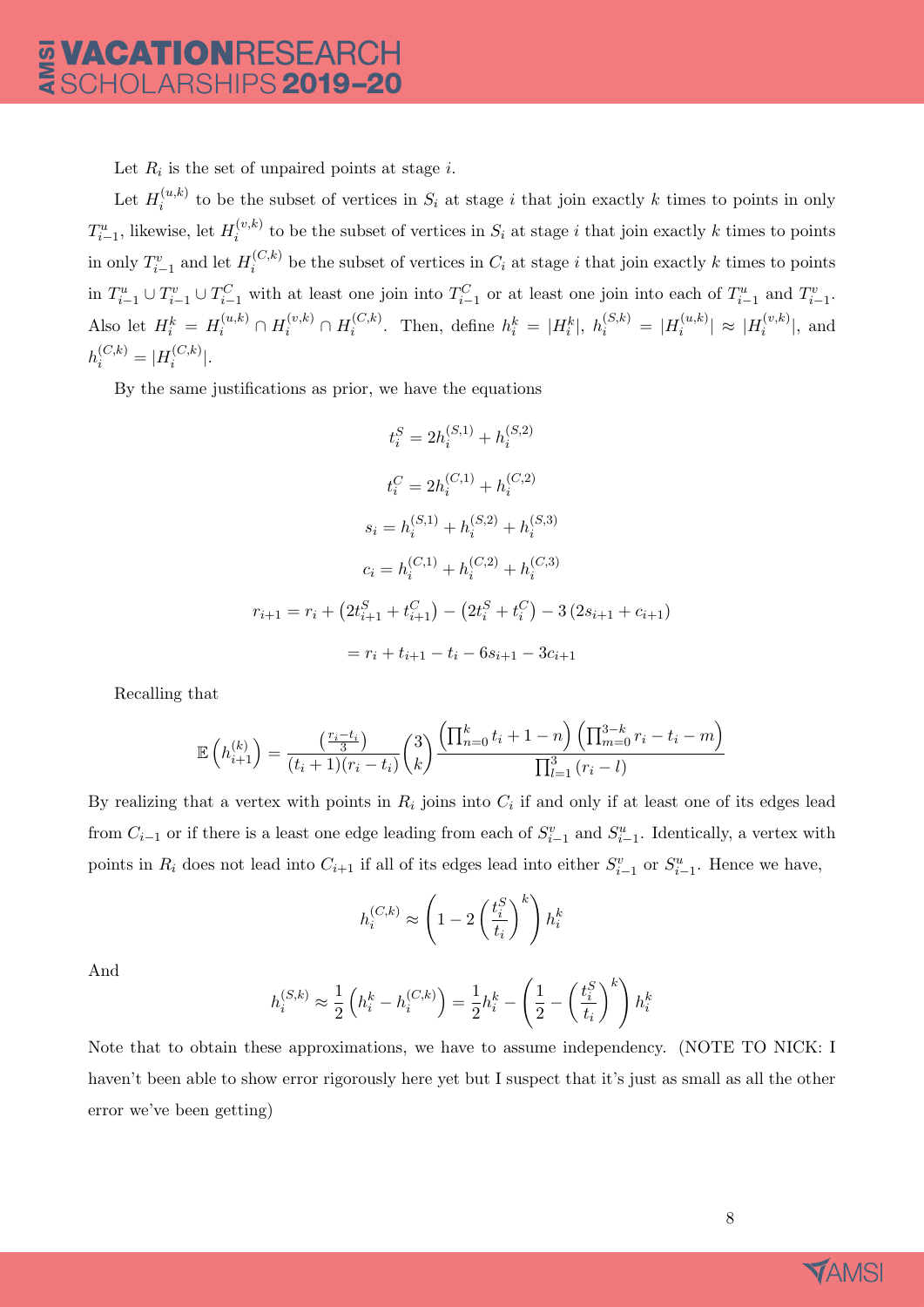We, let  $t_i = \hat{t}_i n$ ,  $t_i^S = \hat{t}_i^S n$ ,  $t_i^C = \hat{t}_i^C n$ ,  $s_i = \hat{s}_i n$ ,  $c_i = \hat{c}_i n$  and  $r_i = \hat{r}_i n$ , then we can rewrite the equations above by

$$
t_i^S = 2h_i^{(S,1)} + h_i^{(S,2)} = h_i^1 - \left(1 - 2\left(\frac{t_i^S}{t_i}\right)^1\right)h_i^1 + \frac{1}{2}h_i^2 - \left(\frac{1}{2} - \left(\frac{t_i^S}{t_i}\right)^2\right)h_i^2
$$
  

$$
= \frac{1}{3}\binom{3}{1}\left((t_i)^1(r_i)^0 + O(1)\right) - \left(1 - 2\left(\frac{t_i^S}{t_i}\right)^1\right)\left(\frac{1}{3}\binom{3}{1}\left((t_i)^1(r_i)^0 + O(1)\right)\right)
$$
  

$$
+ \frac{1}{2}\left(\frac{1}{3}\binom{3}{2}\left((t_i)^2(r_i)^{-1} + O(1)\right)\right) - \left(\frac{1}{2} - \left(\frac{t_i^S}{t_i}\right)^2\right)\left(\frac{1}{3}\binom{3}{2}\left((t_i)^2(r_i)^{-1} + O(1)\right)\right)
$$

Then by letting  $a_i = \frac{t_i^S}{t_i}$  and  $b_i = \frac{t_i}{r_i}$  $\frac{t_i}{r_i}$ , we get

$$
t_i^S = (t_i + O(1)) - (1 - 2a_i)(t_i + O(1)) + \frac{1}{2}(t_i b_i + O(1)) - \left(\frac{1}{2} - a_i^2\right)(t_i b_i + O(1))
$$
  
=  $2t_i a_i + t_i a_i^2 b_i + O(1)$ 

Then,

$$
\hat{t}_i^S n = \hat{t}_i n \left( 2a_i + a_i^2 b_i \right) + O\left(1\right)
$$

Or,

$$
\hat{t}_i^S = \hat{t}_i \left( 2a_i + a_i^2 b_i \right) + O\left(\frac{1}{n}\right)
$$

Likewise for the other equations, so from

$$
t_i^S = 2h_i^{(S,1)} + h_i^{(S,2)}
$$

$$
t_i^C = 2h_i^{(C,1)} + h_i^{(C,2)}
$$

$$
s_i = h_i^{(S,1)} + h_i^{(S,2)} + h_i^{(S,3)}
$$

$$
c_i = h_i^{(C,1)} + h_i^{(C,2)} + h_i^{(C,3)}
$$

$$
r_{i+1} = r_i + t_{i+1} - t_i - 6s_{i+1} - 3c_{i+1}
$$

We obtain the equations

$$
\hat{t}_i^S = \hat{t}_i (2a_i + a_i^2 b_i) + O\left(\frac{1}{n}\right)
$$

$$
\hat{t}_i^C = \hat{t}_i (2 - 4a_i + b_i - 2a_i^2 b_i) + O\left(\frac{1}{n}\right)
$$

$$
\hat{s}_i = \hat{t}_i \left(a_i + a_i^2 b_i + \frac{1}{3} a_i^3 b_i^2\right) + O\left(\frac{1}{n}\right)
$$

$$
\hat{c}_i n = \hat{t}_i \left(1 - 2a_i + b_i - 2a_i^2 b_i + \frac{1}{3} b_i^2 - \frac{2}{3} a_i^3 b_i^2\right) + O(1)
$$

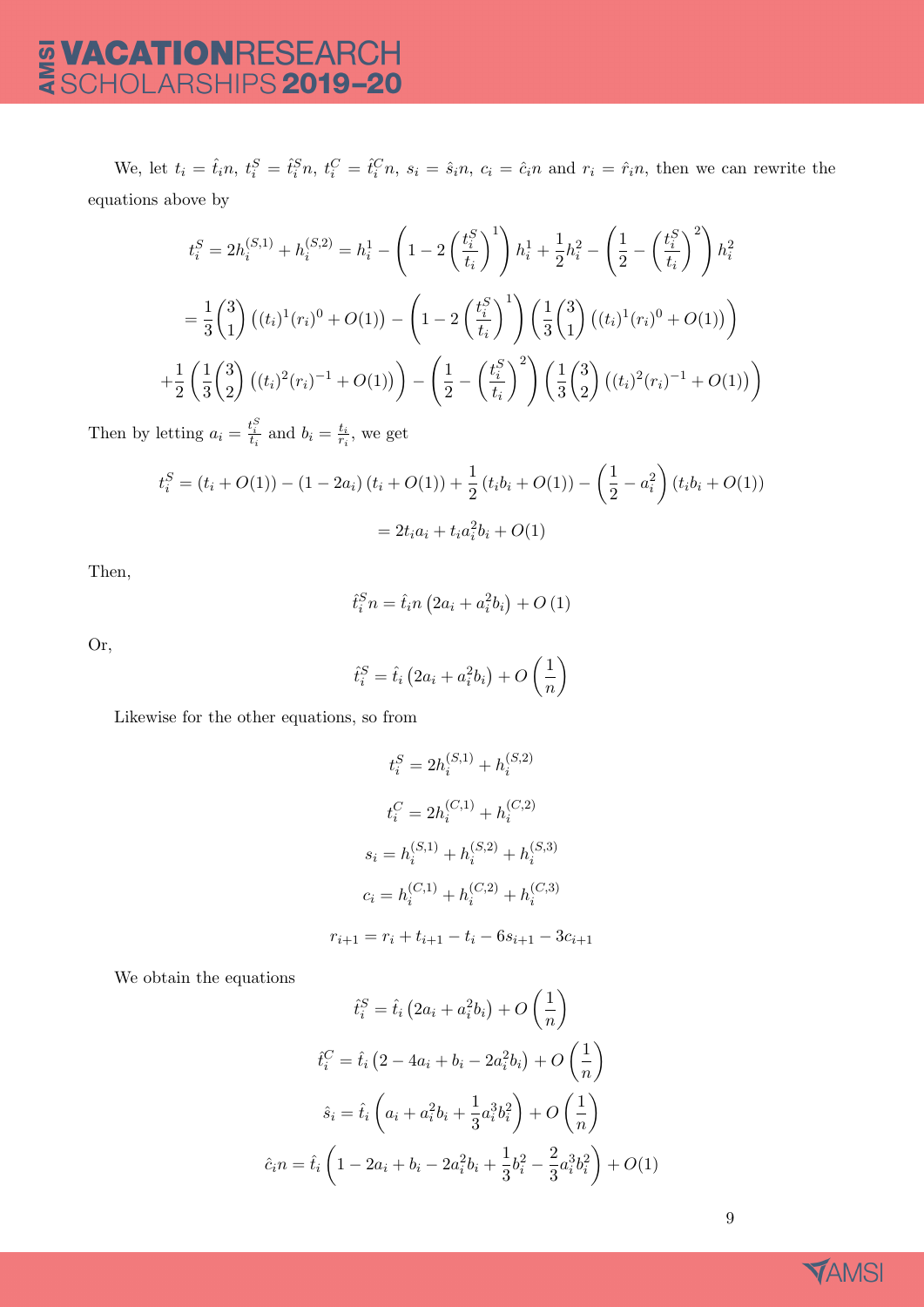$$
\hat{r}_{i+1} = \hat{r}_i + \hat{t}_{i+1} - \hat{t}_i - 6\hat{t}_ia_i\left(1 + a_ib_i + \frac{1}{3}a_i^2b_i^2\right) - 3\hat{t}_i\left(1 - 2a_i + b_i - 2a_i^2b_i + \frac{1}{3}b_i^2 - \frac{2}{3}a_i^3b_i^2\right) + O\left(\frac{1}{n}\right)
$$

When we obtained these same equations for one vertex, we were able to factorise some to obtain a useful recursion. These equations have not shown themselves to be as easy to manipulate into some number of recursions and require future work.

#### 8 Discussion

Our work on the growth of  $S_i$  sets emanating from a single vertex was found to be successful. We developed a recursion on the ratio of free points to remaining points at stage i which also allowed us to determine an expected j for which  $S_j$  sets terminate with respect to the graph size n and proportion $b_i$ . However, analysing  $S_i$  sets from two vertices was found to be more difficult, with us unsuccessfully determining a set of recursions that would illuminate the behavior of variables we defined. With further work however, this problem may easily be circumvented and either an approximate recursion may be found or an alternative method may be used to analyse the evolution of  $S_i^u$ ,  $S_i^v$  and  $C_i$  sets. If these are understood well enough, they should give a bound on the size of a locating set, since such a set must contain at least one vertex outside of  $C(u, v)$  for all  $u, v \in V(G)$ .

### 9 Conclusion

In this report, we begun work towards to finding the typical metric dimension of random connected 3 regular graphs, which may provide an upper bound in the deterministic case. Our basis for determining this upper bound was to estimate the size of  $C(u, v)$  given a 3-regular graph of size n. Studying  $C(u, v)$ is key since all locating sets must have one vertex outside  $C(u, v)$  for all  $u, v \in V(G)$ . To understand  $C(u, v)$ , we observed  $S_i$  sets, first developing a recursion on one vertex, then partially completing the work towards understanding  $S_i^u$  and  $S_i^v$  in the two vertex case. For the future, we hope to complete our work on the two vertex case and estimate the size of  $C(u, v)$ , thus providing us with an upper bound on the metric dimension in the deterministic case.

#### 10 References

- Blumenthal, L. M., 1953. Theory and applications of distance geometry. Oxford: Clarendon Press.
- Bollobás, B., 1979. A Probabilistic Proof of an Asymptotic Formula for the Number of Labelled Regular Graphs. European Journal of Combinatorics, pp. 311-316.